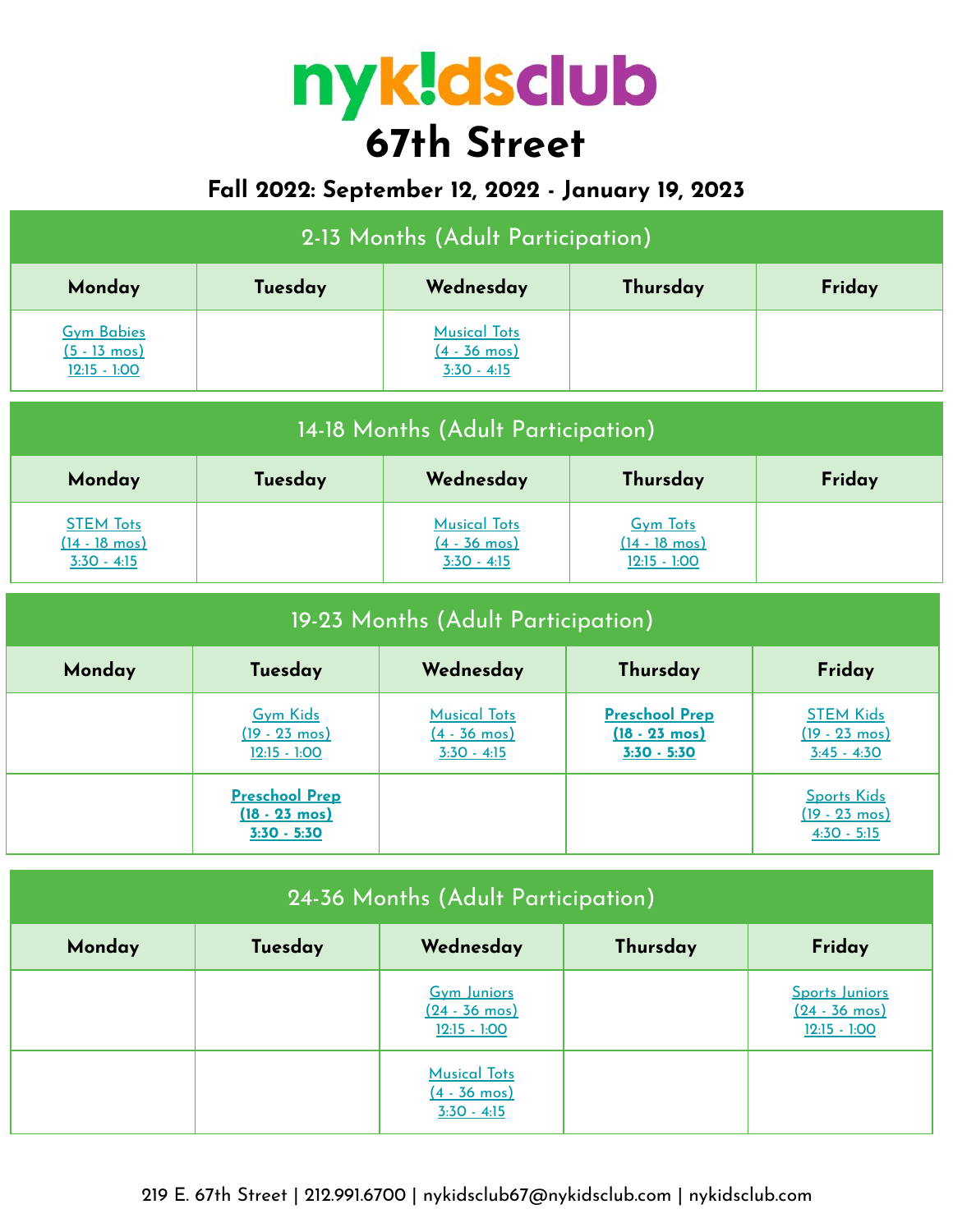| 2 1/2 - 3 1/2 Years (Independent Participation)                        |                                                                   |                                                                  |                                                             |                                                                   |                                                                                 |  |  |
|------------------------------------------------------------------------|-------------------------------------------------------------------|------------------------------------------------------------------|-------------------------------------------------------------|-------------------------------------------------------------------|---------------------------------------------------------------------------------|--|--|
| Monday                                                                 | Tuesday                                                           | Wednesday                                                        | Thursday                                                    | Friday                                                            | Saturday                                                                        |  |  |
| Tumble & Dance<br>$(2.5 - 3.5 \text{ yrs})$<br>$1:15 - 2:00$           | <b>Gymnastics</b> 1<br>$(2.5 - 3.5 \text{ yrs})$<br>$1:15 - 2:00$ | Ultimate Fitness I<br>$(2.5 - 3.5 \text{ yrs})$<br>$1:15 - 2:00$ | Sports  <br>$(2.5 - 3.5 \text{ yrs})$<br>$1:15 - 2:00$      | <b>Gymnastics</b> 1<br>$(2.5 - 3.5 \text{ yrs})$<br>$1:15 - 2:00$ | <b>STEM I</b><br>$(2.5 - 3.5 \text{ yrs})$<br>$9:15 - 10:00$                    |  |  |
| Music, Art, &<br>Story I<br>$(2.5 - 3.5 \text{ yrs})$<br>$2:15 - 3:00$ |                                                                   | <b>Gymnastics</b> 1<br><u>(2.5 - 3.5 yrs)</u><br>$4:30 - 5:15$   | <b>STEM I</b><br>$(2.5 - 3.5 \text{ yrs})$<br>$2:15 - 3:00$ |                                                                   | <b>Gymnastics 1</b><br>$(2.5 - 3.5 \text{ yrs})$<br>$10:00 - 10:45$             |  |  |
|                                                                        |                                                                   |                                                                  |                                                             |                                                                   | Gymnastics/<br><b>STEM Combo</b><br>$(2.5 - 3.5 \text{ vrs})$<br>$9:15 - 10:45$ |  |  |

| 3 - 5 Years (Independent Participation)                                       |                                                             |                                                                                       |                                                                                       |                                                                                 |                                                                            |  |
|-------------------------------------------------------------------------------|-------------------------------------------------------------|---------------------------------------------------------------------------------------|---------------------------------------------------------------------------------------|---------------------------------------------------------------------------------|----------------------------------------------------------------------------|--|
| Monday                                                                        | Tuesday                                                     | Wednesday                                                                             | Thursday                                                                              | Friday                                                                          | Saturday                                                                   |  |
| <b>Gymnastics II/III</b><br>$(3.5 - 6.5 \text{ yrs})$<br>$3:30 - 4:15$        | World Art<br>$(3 - 5 \text{ yrs})$<br>$2:15 - 3:00$         | <b>Famous Artists</b><br>$(3 - 5 \text{ yrs})$<br>$2:15 - 3:00$                       | Tumble & Dance<br>II/III<br>$(3.5 - 6.5 \text{ yrs})$<br>$3:30 - 4:15$                | Architects &<br><b>Engineers</b><br>$(3 - 5 \text{ yrs})$<br>$2:15 - 3:00$      | Architects &<br><b>Engineers</b><br>$(3 - 5 \text{ yrs})$<br>10:15 - 11:00 |  |
| <b>Gymnastics III/IV</b><br>$(5 - 10 \text{ yrs})$<br>$4:30 - 5:15$           | Sports II/III<br>$(3.5 - 6.5 \text{ yrs})$<br>$3:30 - 4:15$ | <b>Gymnastics II/III</b><br>$(3.5 - 6.5 \text{ yrs})$<br>$3:30 - 4:15$                | <b>Earth Explorers</b><br>$(3 - 5 \text{ yrs})$<br>$4:30 - 5:15$<br><b>NEW CLASS!</b> | <b>Ultimate Fitness</b><br>II/III<br>$(3.5 - 6.5 \text{ yrs})$<br>$3:30 - 4:15$ | <b>Gymnastics II/III</b><br>$(3.5 - 6.5 \text{ yrs})$<br>$11:00 - 11:45$   |  |
| <b>History</b><br><u>Adventures</u><br>$(3 - 5 \text{ vrs})$<br>$4:30 - 5:15$ | <b>Science</b><br>$(3 - 5 \text{ yrs})$<br>$4:30 - 5:15$    | <u>Architects &amp;</u><br><b>Engineers</b><br>$(3 - 5 \text{ yrs})$<br>$4:30 - 5:15$ |                                                                                       | <b>Math Magic</b><br>$(3 - 5 \text{ yrs})$<br>$4:45 - 5:30$                     | Architects/<br><b>Gymnastics</b><br><u>Combo</u><br>$10:15 - 11:45$        |  |

| 5+ Years (Independent Participation)                                   |                                                             |                                                                        |                                                                                   |                                                                                 |                                                                          |  |
|------------------------------------------------------------------------|-------------------------------------------------------------|------------------------------------------------------------------------|-----------------------------------------------------------------------------------|---------------------------------------------------------------------------------|--------------------------------------------------------------------------|--|
| Monday                                                                 | Tuesday                                                     | Wednesday                                                              | Thursday                                                                          | Friday                                                                          | Saturday                                                                 |  |
| <b>Gymnastics II/III</b><br>$(3.5 - 6.5 \text{ yrs})$<br>$3:30 - 4:15$ | Sports II/III<br>$(3.5 - 6.5 \text{ yrs})$<br>$3:30 - 4:15$ | <b>Gymnastics II/III</b><br>$(3.5 - 6.5 \text{ yrs})$<br>$3:30 - 4:15$ | <b>Tumble &amp; Dance</b><br>II/III<br>$(3.5 - 6.5 \text{ yrs})$<br>$3:30 - 4:15$ | <b>Ultimate Fitness</b><br>  /   <br>$(3.5 - 6.5 \text{ yrs})$<br>$3:30 - 4:15$ | <b>Gymnastics II/III</b><br>$(3.5 - 6.5 \text{ yrs})$<br>$11:00 - 11:45$ |  |
| <b>Gymnastics III/IV</b><br>$(5 - 10 \text{ yrs})$<br>$4:30 - 5:15$    |                                                             |                                                                        |                                                                                   |                                                                                 |                                                                          |  |